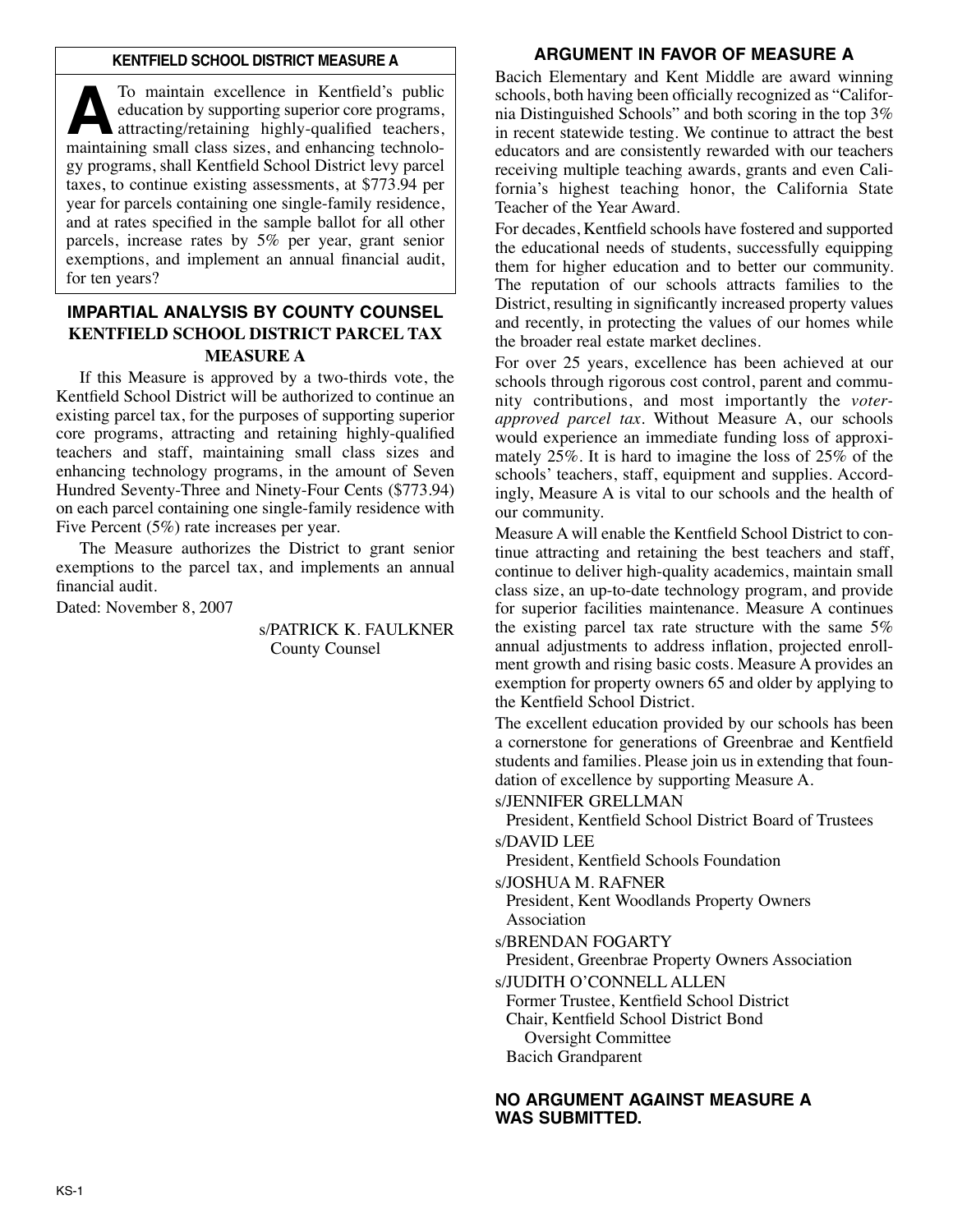### **FULL TEXT OF MEASURE A RESOLUTION #5, 2007-2008 BEFORE THE BOARD OF TRUSTEES OF THE KENTFIELD SCHOOL DISTRICT MARIN COUNTY, CALIFORNIA** In the Matter of a Special Tax Election RESOLUTION AND ORDER OF ELECTION

WHEREAS, the California State Legislature has failed to provide adequate funding for the continued operations of the Kentfield School District ("District") schools (Anthony Bacich Elementary School and Adaline E. Kent Middle School); and as a result of this lack of funding and financial support for the schools, the District is constantly in danger of needing to reduce or eliminate many study programs beneficial and necessary to the children who attend the schools of the District; and once eliminated these programs of study will be extremely difficult to reinstitute; and

WHEREAS, the District continues to engage in a variety of efforts to generate funds for the educational programs, including lobbying the State Legislature and conducting many local fundraising efforts, and has undertaken cost-cutting measures, including employee layoffs and reduction of programs and services beneficial and necessary to the students of the District; and

WHEREAS, the reliance solely on State funding will result in further loss of critical programs; and

WHEREAS, a thorough and developed public education program delivers many long-lasting benefits and advantages to all of the residents of our community; and

WHEREAS, without a renewed authorization by the voters for a parcel tax, substantial reduction or elimination of educational programs, services, teachers and staff will be necessary and will have a severe negative impact on the children of the District and the community as a whole; and

WHEREAS, section 4 of Article XIIIA of the California Constitution and Government Code sections 50075, 50076, 50077, 50079, and 53720, 53721, 53722 and 53724 authorize school districts to levy a special tax to raise funds for the purpose of conducting its business upon the approval of two-thirds of the votes cast by voters voting upon such a special tax proposal; and

WHEREAS, the Board of Trustees has conducted a noticed public hearing on October 9, 2007, as required by law, on the question of whether or not to request the District's voters to authorize funding to continue the programs identified below.

NOW, THEREFORE, THE BOARD OF TRUSTEES OF THE KENTFIELD SCHOOL DISTRICT FINDS, DETERMINES, RESOLVES, AND ORDERS AS FOL-LOWS:

Section 1: The recitals listed above are adopted as true and correct.

Section 2: A special election is hereby called and ordered and shall be conducted on February 5, 2008, at which election will be submitted to the qualified voters of the District a measure to authorize a parcel tax for the purpose of continuing vital educational programs critical to the educational process in the schools of the District, which programs are identified below.

Section 3: At the special election to be held within the boundaries of the District on February 5, 2008, the following measure shall be submitted to the qualified voters within the District, to wit:

### **Kentfield Schools Community Support Measure**

To maintain excellence in the District's schools by supporting superior core programs, attracting/retaining highly-qualified teachers and staff, maintaining small class sizes, and enhancing technology programs, shall Kentfield School District levy parcel taxes, to continue existing assessments, at \$773.94 per year for parcels containing one single-family residence, at rates specified below for all other parcels, increase rates by 5% per year, grant senior exemptions, and implement an annual financial audit, for ten years?

The following educational programs and services shall be supported by the parcel tax:

Quality of Teachers and Other Staff Members: Attract and retain outstanding teachers, administrators and support staff.

Class Size: Attempt to maintain class size ratios at current levels and, when reasonably possible, reduce existing levels.

Computer Education & Resources: Implementation of a three-year Technology Use Plan, enhancing the instruction in all areas of the curriculum. Attempt to maintain and support technology modernization.

English: Additional instruction of literature, grammar, and writing skills in grades 6, 7, and 8 and special resource staff to teach specific groups in grades 1 through 5.

Mathematics: Curriculum offerings in pre-algebra and algebra for grades 7 and 8 and special resource staff to teach specific groups in grades 1 through 5.

Foreign Language: Continued focus of instruction in Spanish with potential additional emphasis on additional languages.

Library Sciences: Library staff and resources at Kent Middle School and Bacich School to support the study of literature at all grade levels.

Increase Classroom Time: Continuation of additional academic time and study time above state minimum requirements.

Special Student Needs: Special resources and staffing for students with special requirements.

Science: Instructional programs for all grade levels with a full three-year program at Kent Middle School.

Textbooks/Library Books: Current and expanded textbooks, library books and instructional materials for all students.

Staff Development: Provide for a staff development program to meet the ongoing needs for curriculum development and implementation.

Fine Arts: Continue current art, music, and drama programs.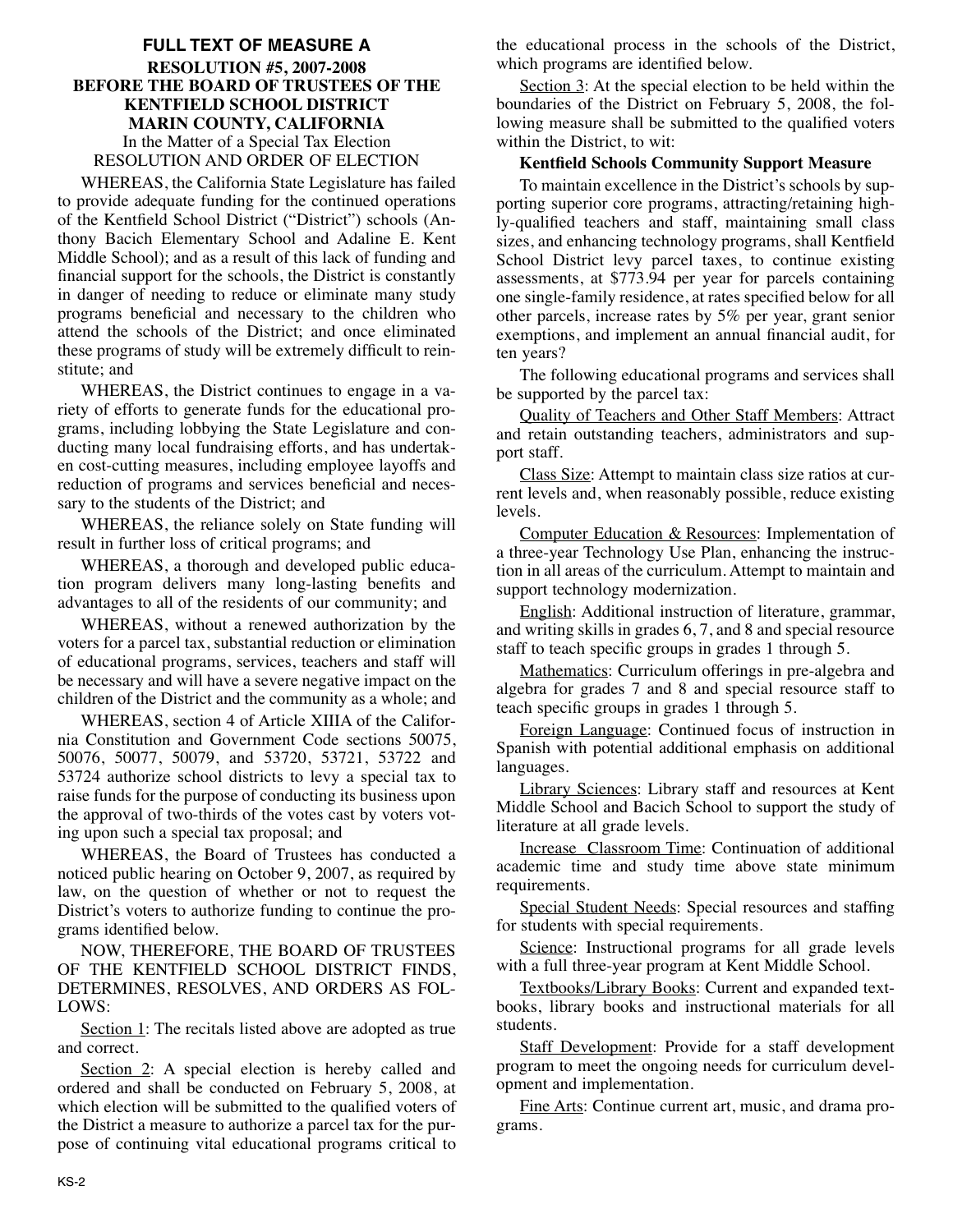Maintenance: Maintenance services and projects commensurate with a superior educational program.

Campus Security: Continue to upgrade and expand security on both school campuses.

The parcel tax will be imposed at the rate of \$773.94 per year for each assessor's parcel containing one singlefamily residence or dwelling unit. For parcels containing more than one single-family residence or dwelling unit, the tax will be imposed at the rate of \$773.94 per year for the first unit and \$84.44 per year for each additional unit, but not less than \$773.94 per parcel per year. For all other parcels within the District, the tax will be imposed at the following rates, but not less than \$773.94 per parcel per year:

| Parcel Size (square feet) | Tax (per parcel per year) |
|---------------------------|---------------------------|
| Up to 4,999               | 773.94                    |
| 5,000 to 9,999            | \$1,899.60                |
| 10,000 to 24,999          | \$3,799.16                |
| 25,000 to 49,999          | \$7,739.06                |
| 50,000 to 149,999         | \$10,834.68               |
| 150,000 and greater       | \$12,945.32               |

All parcel sizes shall be determined from the records maintained by the Marin County Assessor's office. This tax would continue the 2002-2009 authorized assessment per parcel per year. Each year during the assessment period there will be an increase of 5% from the prior year's rates for all parcels not exempt from the tax. An exemption from the assessment will be made available to each individual in the District who will attain 65 years prior to July 1 of the assessment year, and who owns a beneficial interest in the parcel, and who uses that parcel as his or her principal place of residence, and who applies to the District on or before July 1, 2009, or July 1 of any succeeding assessment year. Any one application from a qualified applicant will provide an exemption for the parcel for the remaining term of the assessment so long as such applicant continues to use the parcel as his or her principal residence.

Senior exemptions granted during the term of the current special assessment will be continued after reapplication and verification beginning July 1, 2009.

Section 4: The text of the measure as displayed on each individual ballot shall be abbreviated and shall read as follows:

### KENTFIELD SCHOOL DISTRICT SPECIAL PARCEL TAX ASSESSMENT FOR EDUCATIONAL PROGRAMS AND SERVICES

To maintain excellence in Kentfield's public education by supporting superior core programs, attracting/retaining highly-qualified teachers, maintaining small class sizes, and enhancing technology programs, shall Kentfield School District levy parcel taxes, to continue existing assessments, at \$773.94 per year for parcels containing one single-family residence, and at rates specified in the sample ballot for all other parcels, increase rates by 5% per year, grant senior exemptions, and implement an annual financial audit, for ten years?

YES NO

The District's Superintendent, or his designee, is hereby authorized and directed to make any changes to the text of the measure, or to the abbreviated form of the measure, as may be convenient or necessary to conform to any requirement of the laws authorizing the measure to be submitted to the District's voters, or of the Marin County Clerk.

Section 5: Commencing on July 1, 2009, the special tax specified above shall be collected and administered by the County of Marin in the same manner as ad valorem property taxes are fixed, collected, and administered under provisions of the California Revenue and Taxation Code.

Section 6: In accordance with the requirements of California Government Code sections 50075.1 and 50075.3, the following accountability measures, among others, shall apply to the special tax levied in accordance with this Resolution: (a) the specific purposes of the special tax shall be those purposes identified above; (b) the proceeds of the special tax shall be applied only to those specific purposes identified above; (c) a separate, special account shall be created into which the proceeds of the special tax must be deposited; and (d) an annual written report and financial audit shall be made to the Board of Trustees of the District showing (i) the amount of funds collected and expended from the special tax proceeds and (ii) the status of any project required or authorized to be funded from the proceeds of the special tax, as identified above.

Section 7: The Superintendent of Schools of Marin County is hereby requested to call a special election of the said special tax to be held on February 5, 2008. The County Clerk is hereby requested and authorized to: (a) set forth on all sample ballots relating to said election to be mailed to the qualified electors of the Kentfield School District said measure; (b) to provide absent voter ballots for said special tax election for use by qualified electors of the District who are entitled thereto in the manner provided by Law; and (c) to conduct the election in accordance with all legal requirements.

Section 8: In accordance with Education Code section 5342 and Elections Code section 10402.5, it is hereby requested that the special election to be held hereunder, on February 5, 2008, be consolidated by the County Clerk and the County Board of Supervisors, for all purposes, with the statewide presidential primary election scheduled for the same day.

Section 9: If any section, subsection, phrase or clause of this Resolution, or its application to any person or circumstance, is for any reason held to be invalid, such decision shall not affect the validity of the remaining portions of this Resolution, or their application to any other person or circumstance. The Board of Trustees declares that it would have adopted this Resolution and each section, subsection, phrase or clause thereof irrespective of the fact that any one or more sections, subsections, sentences, phrases or clauses, or their application to any person or circumstance, shall be declared invalid.

Section 10. The Clerk of this Board of Trustees is hereby authorized and directed to certify to the due adoption of this Resolution and to transmit a copy hereof so certified